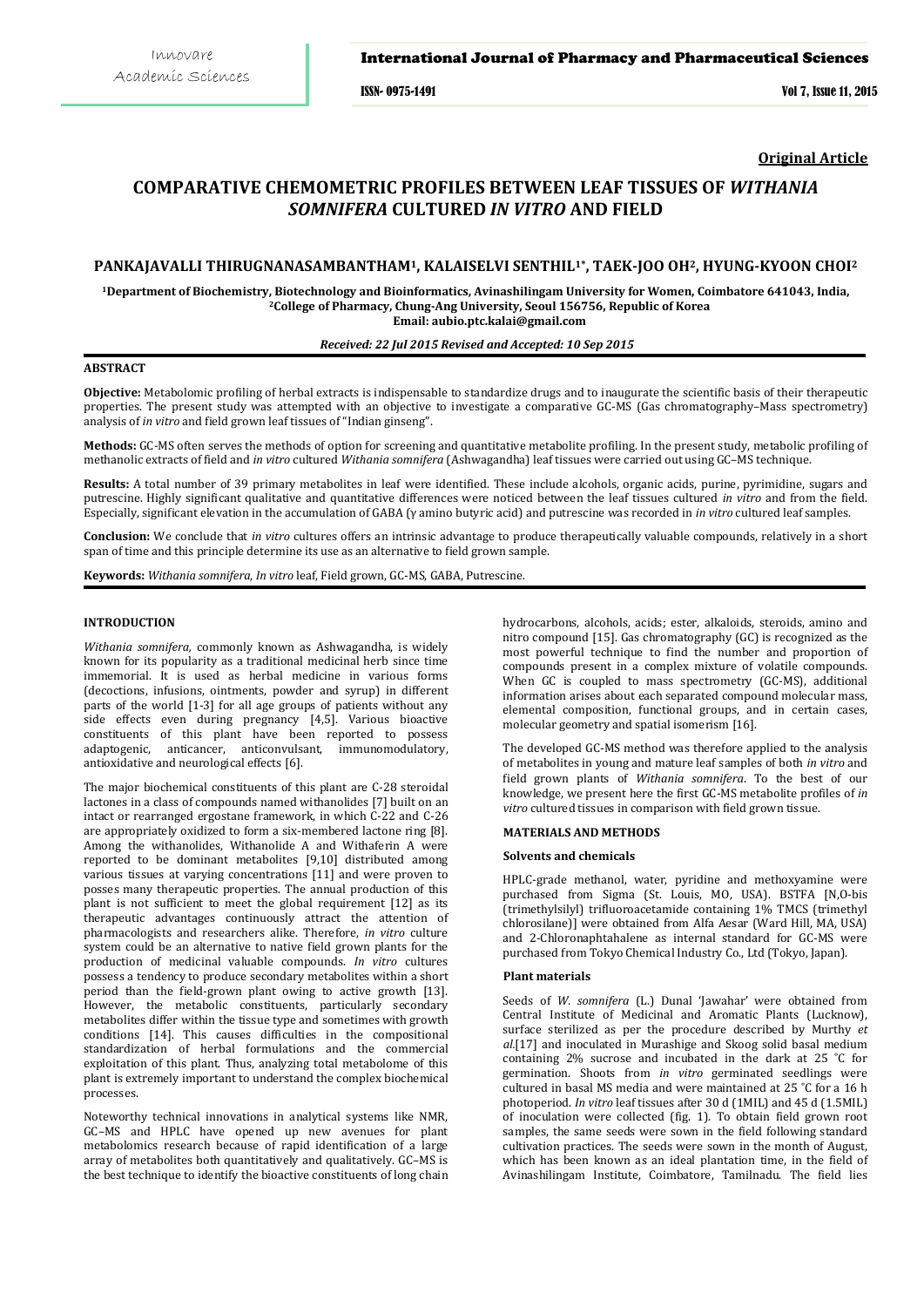between 11 °1' North latitude and 76 °57' East longitude. The city receives an annual rainfall of around 700 mm from September to October with the north east and south west monsoons. The seeds are sown about 2 cm deep into the soil at a distance of about 50 cm. The method of sowing was preferred as it promotes the development of a healthy root system compared to being sown using the broad

In vitro

casting method. The temperature range was 28-30 °C. There was no application of fungicides or organic fertilizers. The field was irrigated twice in a week. Young and mature leaf samples were respectively collected after 60 d (2MFL) and 150 d (5MFL) after germination. The leaf samples grown *in vitro* and in the field were sampled for GC-MS analysis.

**Field plants** 



**1MIL, 1 mo** *in vitro* **leaf; 1.5ML, 1.5 mo** *in vitro* **leaf; 2MFL, 2 mo field-grown leaf; 5MFL, 5 mo field-grown leaf;**

**Fig. 1:** *In vitro* **and field grown leaf tissues**

#### **Sample preparation for GC-MS analysis**

20 mg of all dried samples was extracted with 1 ml of 70% methanol to analyze metabolites by GC-MS. The extracts were sonicated for 30 min, followed by centrifugation at 2,000 rpm for 5 min. The supernatant was filtered through a 0.45 µm filter (PTFE Sartorius Stedim Biotech, Göttingen, Germany). After extraction, 100 µl of each filtered sample was transferred into a GC vial for derivatization prior to GC-MS analysis.

Samples in GC vials were dried under the stream of nitrogen for 5 min, followed by the addition of 30 µl of 20,000 µg/ml methoxylamine hydrochloride in pyridine, 50 µl of BSTFA (N,O-Bis (trimethylsilyl) trifluoroacetamide; Alfa Aesar, Ward Hill, MA, USA) containing 1% TMCS (trimethyl chlorosilane), and 10 µl of 2 chloronaphthalene (Tokyo Chemical Industry Co., Ltd., Tokyo, Japan) 200 µg/ml in pyridine as an internal standard) to the dried vials, respectively. After derivatization, the samples were incubated for 60 min at 60 °C and then subjected to GC-MS analysis.

### **GC-MS analysis**

The GC-MS analysis was performed using 7890A Agilent GC system (Agilent Technologies, CA, USA) equipped with a 5975C MSD detector (Agilent Technologies) and automatic sampler (7683 B series, Agilent Technologies). Electro impact ionization mode with ionization energy of 70 eV was used for GC-MS detection. Analytes were separated on a fused silica capillary column of 5% phenyl methylpolysiloxane phase (DB-5, Agilent Technologies) with dimensions of 30 mm  $\times$  0.25 mm i.d.  $\times$  0.25 µm film thickness. Helium was used as a carrier gas at a constant flow rate of 1.0 ml/min. the inlet temperature was set to 250 °C with an injection volume of 1.0 µl and a split ratio of 1:10. The mass range was 50-700 Da and data were obtained in MSD with a full scan mode. The oven temperature was programmed initially at 70 °C and followed by a rise to 150 °C (at 5 °C/min) and then to 250 °C (at 3 °C/min; hold 2 min) and finally to 320 °C (at 10 °C/min; hold 3 min).

#### **Data processing**

To quantitatively compare global metabolic profile among all samples, the raw datasets by GC-MS analysis was processed as described previously [18]. The mass spectra deconvolution was performed using the AMDIS (Automated Mass Spectral Deconvolution and Identification System, http://chemdata. nist. gov/mass-spc/amdis/) and then created the ELU files which were analyzed with an online peak-filtering algorithm (SpectConnect, http://spectconnect. mit. edu). The identification of the metabolites was achieved by comparing mass spectra with those of the NIST-Wiley Mass Spectra Library. After peak area normalization with an internal standard, multivariate statistical analysis was performed. In

order to analyse statistically, the relative intensities and significant differences of the datasets obtained by GC-MS analysis of each sample was subjected to analysis of variance (ANOVA) using PASW Statistics 19 software (IBM, Somers, NY), followed by Turkey's significant-difference test with a 95% confidence level. In order to reduce the dimensionality of the data set, PCA (Principal Component Analysis) was mainly applied and used as the first step of data analysis to identify patterns and outliers. PCA transforms original valuables into new uncorrelated variables by means of the principal components that account for the variability in original datasets as much as possible. The loading plots derived by PCA indicated the importance of each variable for the model and were used to identify metabolites responsible for the separation and to interpret the relationship among variables and clusters on the PCA score plot [19].

#### **RESULTS**

### **GC-MS analysis of** *W. somnifera* **leaf extracts**

The results pertaining to GC-MS analysis led to the identification of the number of compounds from the GC fractions of the 70% methanolic extract of *W. somnifera* leaves grown in field or *in vitro* conditions 39 metabolites were identified. As shown in table 1, the following 39 metabolites were identified: alcohols (glycerol, myoinositol, and xylitol), amino acids (asparagines, aspartic acid, glutamic acid, glutamine, glycine, histidine, homoserine, isoleucine, lysine, proline, serine, threonine, and tryptophan), organic acids (citric acid, fumaric acid, galactonic acid, glucaric acid, gluconic acid, glucuronic acid, glyceric acid, malic acid, malonic acid, pyruvic acid, rythronic acid, succinic acid, α-aminoadipic acid, and γ-aminobutyric acid), purine (xanthine), pyrimidine (uracil), sugars (fructose, galactose, glucose, mannose, melibiose, and xylose), putrescine. The differences of relative levels of the metabolites assigned by GC-MS were investigated and the biochemical changes through metabolic pathway were shown in fig 2. Compared with the leaves grown *in vitro* conditions (1MIL and 1.5MIL), relatively higher levels of myoinositol in 2MFL were observed.

The relative levels of each metabolite were obtained by dividing the percentage area of each metabolite by the percentage area of the internal standard. Diff

ANOVA was performed to assess the statistical significance of differences between samples ( $p$ <0.05). Data are mean values with error bars representing standard deviation values. Different letters in bars represent the difference of statistical significance of metabolites levels.

Among amino acids, Asparagine, Aspartic acid, glutamine, glycine, proline, serine and threonine were present significantly in higher intensities in leaves harvested from *in vitro* condition in comparison to field grown condition. Similarly, citric acid, Gluconic acid, malic and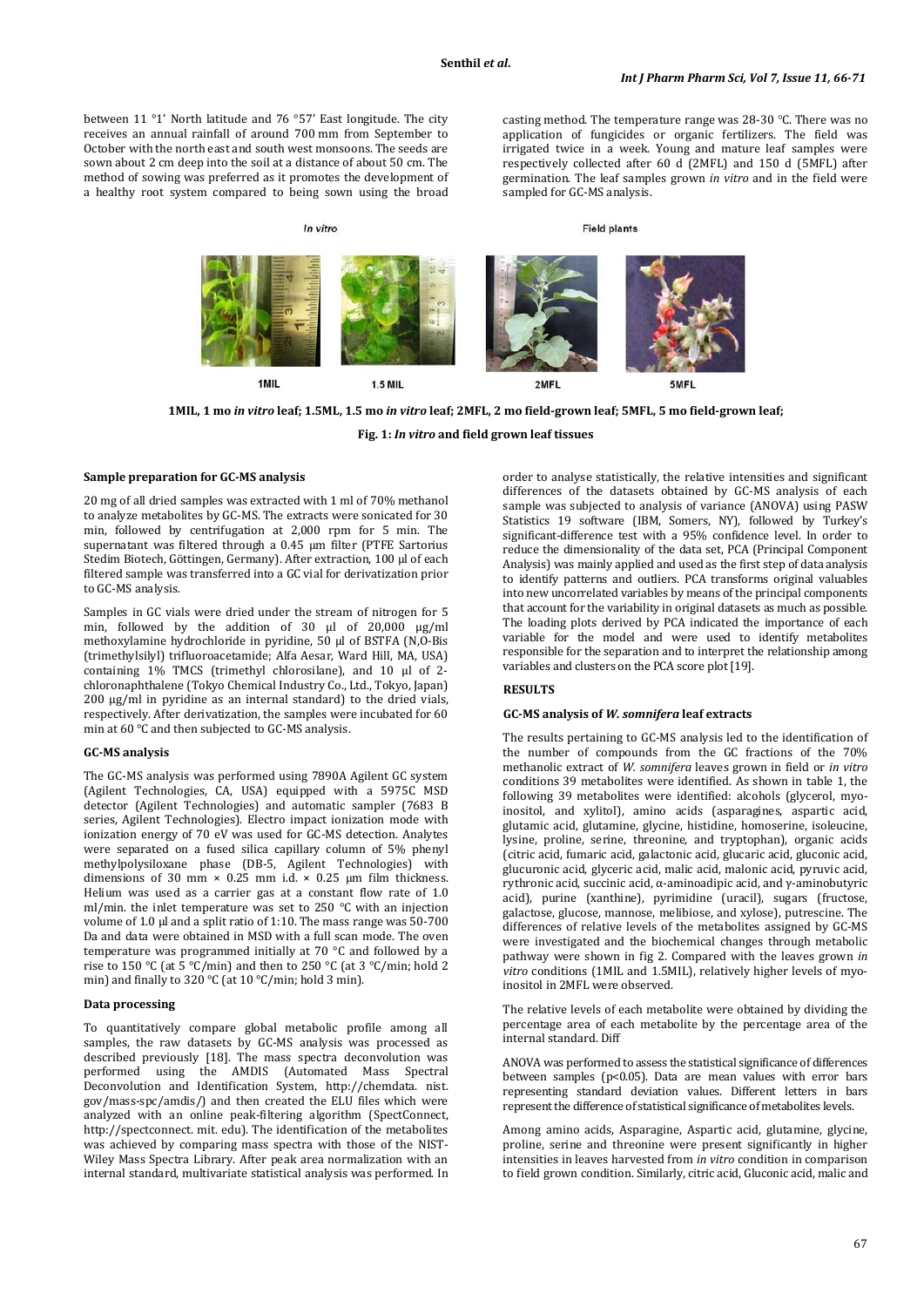γ-amino butyric acid among organic acids category were also recorded to be present in elevated intensities among *in vitro* leaf samples.

Significantly, higher levels of GABA in the leaves grown *in vitro* (1MIL and 1.5MIL) than that of the leaves grown field (2MFL and 5MFL) were observed. The levels of soluble sugars, including fructose and glucose, were significantly different between the field grown and *in vitro* cultured samples.

### **Principal component analysis (PCA)**

The PCA derived score plot of *W. somnifera* leaves is indicated in fig. 3 (A) where PC 1 explained 50.9% of the total variation in the data, while PC 2 explained 17.7%. There were clear differences between the field (2MFL and 5MFL) and *in vitro* (1MIL and 1.5MIL) conditions along PC 1. A general separation from the field samples with 2MFL and 5MFL was observed. However, the discrimination between *in vitro* samples with 1MIL and 1.5MIL was not satisfactory.

According to loading (fig. 3 (B), the relatively higher proline and myo-inositol accumulation among the field grown leaf samples determined to be a distinguishing factor from that of *in vitro* grown leaf samples. And also higher levels of uracil, glutamic acid and tryptophan were observed in 2MFL and 5MFL. On the other hand, glucose and mannose were recorded to be abundant in 1MIL and 1.5MIL, which are soluble sugars that cause differentiation between the leaves grown *in vitro* and the field. In addition, elevated levels of γ-aminobutyric acid were shown in 1MIL and 1.5MIL accompanied by depleted levels of glutamic acid was observed.

# **DISCUSSION**

Our results showed that relatively higher levels of myo-inositol in 2MFL were observed compared to leaves grown *in vitro* conditions (1MIL and 1.5MIL). It has been reported that myo-inositol could serve as substrates for the productions including  $\overline{D}$ -ononitol and  $\overline{D}$ ponytail that have tolerance to drought or high salt conditions [20, 21]. Therefore, the concentration of myo-inositol is important for osmotic regulation. Plant cells, like some animal tissues, have the capacity to synthesize myo-inositol from D-glucose [22] via the enzyme L-myo-inositol 1-phosphate synthase, which utilizes Dglucose 6-phosphate as substrate [23, 24]. The L-myo-inositol 1 phosphate formed is then dephosphorylated to yield Myo-inositol. Moreover, it was reported by Nelson *et al.* [25] that higher accumulation of myo-inositol in cytosol was seen during salt stress. Field grown plant are adversely affected by salinity, a major environmental stress that limits agricultural production [26].

| Table 1: A GC-MS based metabolic profiling of 70% methanol extracts of <i>W. somnifera</i> leaves |  |
|---------------------------------------------------------------------------------------------------|--|
|---------------------------------------------------------------------------------------------------|--|

| Compound            | <b>RT</b> | <b>Relative intensity</b>     |                               |                               |                               |  |
|---------------------|-----------|-------------------------------|-------------------------------|-------------------------------|-------------------------------|--|
|                     | (min)     | 2MFL                          | 5MFL                          | $1$ MIL                       | $1.5$ MIL                     |  |
| <b>Alcohols</b>     |           |                               |                               |                               |                               |  |
| Glycerol            | 10.25     | 24.15±2.81 <sup>a</sup>       | $5.84 \pm 0.71$ <sup>b</sup>  | $6.81 \pm 0.47$ <sup>b</sup>  | $6.49 \pm 1.04$ <sup>b</sup>  |  |
| Myo-inositol        | 33.42     | 73.20±7.97 <sup>a</sup>       | 36.10±5.36b                   | 29.93±2.24bc                  | 22.07±3.48c                   |  |
| Xylitol             | 22.21     | $0.49 \pm 0.10$ a             | $1.94 \pm 0.38$ b             | $0.28 \pm 0.03$ <sup>a</sup>  | <b>ND</b>                     |  |
| Amino acids         |           |                               |                               |                               |                               |  |
| Asparagine          | 20.77     | $5.86 \pm 0.95$ <sup>a</sup>  | 23.83±3.33 <sup>b</sup>       | 40.54±2.81c                   | 34.79±7.11c                   |  |
| Aspartic acid       | 16.60     | $3.13 \pm 0.59$ ab            | $2.26 \pm 0.52$ <sup>a</sup>  | $6.44 \pm 0.52 b^c$           | $6.84 \pm 2.61$ c             |  |
| Glutamic acid       | 19.32     | $5.64 \pm 1.15$ <sup>a</sup>  | $5.97 \pm 1.17$ <sup>a</sup>  | 3.37±0.97b                    | $3.62 \pm 0.72$ <sup>b</sup>  |  |
| Glutamine           | 23.89     | $2.09 \pm 0.06$ <sup>a</sup>  | $13.46 \pm 3.13$ <sup>b</sup> | 23.19±3.70c                   | $10.32 \pm 5.97$ <sup>b</sup> |  |
| Glycine             | 10.97     | $1.73 \pm 0.23$ <sup>a</sup>  | $1.77 \pm 0.50$ <sup>a</sup>  | $3.37 \pm 0.27$ <sup>b</sup>  | $3.82 \pm 0.65^b$             |  |
| Histidine           | 28.13     | <b>ND</b>                     | <b>ND</b>                     | $0.63 \pm 0.06$               | $0.54 \pm 0.07$               |  |
| Homoserine          | 14.78     | $0.36 \pm 0.06^a$             | $0.62 \pm 0.11$ <sup>a</sup>  | $2.06 \pm 0.14$ <sup>b</sup>  | $1.73 \pm 0.39$ <sup>b</sup>  |  |
| Isoleucine          | 10.69     | $3.07 \pm 0.48$ <sup>a</sup>  | 5.09±1.77ab                   | $4.94 \pm 0.35$ ab            | $6.85 \pm 1.35$ <sup>b</sup>  |  |
| Lysine              | 28.35     | $0.43 \pm 0.07$ <sup>a</sup>  | $1.04 \pm 0.24$ <sup>a</sup>  | $2.71 \pm 0.20$ <sup>b</sup>  | $2.41 \pm 0.55$ <sup>b</sup>  |  |
| Proline             | 10.75     | 49.80±9.39a                   | 138.03±17.71b                 | 70.49±9.39a                   | 44.10±9.61ª                   |  |
| Serine              | 12.48     | $4.35 \pm 0.68$ <sup>a</sup>  | $8.61 \pm 1.36$ ab            | $11.53 \pm 0.90$ bc           | $17.59 \pm 4.90$ c            |  |
| Threonine           | 13.13     | $4.91 \pm 0.64$ <sup>a</sup>  | $10.74 \pm 1.39$ <sup>b</sup> | 13.17±0.93b                   | 15.42±3.70d                   |  |
| Tryptophan          | 36.38     | $0.78 \pm 0.12$ <sup>a</sup>  | $5.88 \pm 1.01$ <sup>b</sup>  | ND                            | <b>ND</b>                     |  |
| Organic acids       |           |                               |                               |                               |                               |  |
| Citric acid         | 25.28     | 11.55±2.19 <sup>a</sup>       | $19.32 \pm 3.43$ <sup>b</sup> | 20.26±2.05 <sup>b</sup>       | $9.00 \pm 1.43$ <sup>a</sup>  |  |
| Fumaric acid        | 12.25     | $0.13 \pm 0.01$ <sup>a</sup>  | $0.51 \pm 0.10^b$             | $0.46 \pm 0.06$ <sup>b</sup>  | $0.37 \pm 0.06^a$             |  |
| Galactonic acid     | 30.55     | <b>ND</b>                     | <b>ND</b>                     | $0.47 \pm 0.12$               | $0.60 \pm 0.10$               |  |
| Glucaric acid       | 32.00     | $\rm ND$                      | $\rm ND$                      | $1.14 \pm 0.19^a$             | $0.29 \pm 0.04$ <sup>b</sup>  |  |
| Gluconic acid       | 30.70     | $2.20 \pm 0.60$ <sup>a</sup>  | $0.64 \pm 0.11$ <sup>b</sup>  | $1.11 \pm 0.17$ <sup>b</sup>  | $0.55 \pm 0.10^{\rm b}$       |  |
| Glucuronic acid     | 42.08     | $0.81 \pm 0.11^a$             | $0.55 \pm 0.09$ <sup>a</sup>  | $4.49 \pm 0.39$ <sup>b</sup>  | $1.70 \pm 0.27$ c             |  |
| Glyceric acid       | 11.68     | $2.95 \pm 0.37$ <sup>a</sup>  | $2.15 \pm 0.32$ <sup>b</sup>  | $1.97 \pm 0.13$ bc            | $1.37 \pm 0.21$ c             |  |
| Malic acid          | 15.82     | $15.03 \pm 2.27$ <sup>a</sup> | $33.54 \pm 5.60$ <sup>b</sup> | 49.02±4.13c                   | 25.22±4.37ab                  |  |
| Malonic acid        | 31.36     | $0.34 \pm 0.11$ <sup>a</sup>  | $0.21 \pm 0.05$ <sup>ab</sup> | $0.21 \pm 0.02$ ab            | $0.13 \pm 0.02$ <sup>b</sup>  |  |
| Pyruvic acid        | 15.24     | $0.11 \pm 0.02$ <sup>a</sup>  | $0.12 \pm 0.02^a$             | $0.37 \pm 0.01$ <sup>b</sup>  | $0.37 \pm 0.06$ <sup>b</sup>  |  |
| Rythronic acid      | 17.69     | $1.95 \pm 0.25$ <sup>a</sup>  | $1.31 \pm 0.18$ <sup>b</sup>  | $1.07 \pm 0.08$ bc            | $0.66 \pm 0.11$ c             |  |
| Succinic acid       | 11.27     | $5.09 \pm 0.55$ <sup>a</sup>  | $5.61 \pm 0.86$ <sup>a</sup>  | $2.88 \pm 0.20$ <sup>b</sup>  | $2.15 \pm 0.31$ <sup>b</sup>  |  |
| α-Aminoadipic acid  | 22.09     | $0.31 \pm 0.04$ <sup>a</sup>  | $0.24 \pm 0.04$ <sup>a</sup>  | $0.29 \pm 0.02$ <sup>a</sup>  | $0.70 \pm 0.14$ <sup>b</sup>  |  |
| γ-Aminobutyric acid | 16.77     | $13.57 \pm 1.58$ <sup>a</sup> | 21.40±8.52b                   | 58.86±9.20c                   | $31.37 \pm 6.07$ <sup>b</sup> |  |
| <b>Purine</b>       |           |                               |                               |                               |                               |  |
| Xanthine            | 31.26     | ND                            | $\rm ND$                      | $1.17 \pm 0.15^{\rm a}$       | $0.05 \pm 0.01$ <sup>b</sup>  |  |
| Pyrimidine          |           |                               |                               |                               |                               |  |
| Uracil              | 11.81     | $0.49 \pm 0.06$ <sup>a</sup>  | $0.22 \pm 0.03$ <sup>b</sup>  | $0.11 \pm 0.01$ c             | $0.28 \pm 0.05$ d             |  |
| <b>Sugars</b>       |           |                               |                               |                               |                               |  |
| Fructose            | 24.76     | 11.69±1.31 <sup>a</sup>       | $10.33 \pm 1.73$ <sup>a</sup> | 88.15±7.09b                   | 34.09±7.45c                   |  |
| Galactose           | 28.22     | $2.62 \pm 0.35$ <sup>a</sup>  | $2.37 \pm 0.39$ a             | 4.59±0.42b                    | $2.26 \pm 0.34$ <sup>a</sup>  |  |
| Glucose             | 28.87     | 140.81±16.22 <sup>a</sup>     | $48.72 \pm 6.10^b$            | 294.08±23.45c                 | 258.70±40.19c                 |  |
| Mannose             | 27.46     | $12.51 \pm 1.67$ <sup>a</sup> | 7.49±0.85 <sup>a</sup>        | $40.39 \pm 3.70$ <sup>b</sup> | 22.83±3.35c                   |  |
| Melibiose           | 54.25     | $15.83 \pm 2.05^a$            | $1.41{\pm}0.23^{\mathrm{b}}$  | $9.81 \pm 0.60$ c             | $7.24 \pm 1.06$ c             |  |
| Xylose              | 26.87     | $14.17 \pm 2.16^a$            | $3.09 \pm 0.34$ <sup>b</sup>  | 30.91±3.01c                   | $17.50 \pm 2.80^a$            |  |
| <b>Other</b>        |           |                               |                               |                               |                               |  |
| Putrescine          | 22.49     | $0.23 \pm 0.03$ <sup>a</sup>  | $0.21 \pm 0.04$ a             | $0.72 \pm 0.07$ <sup>b</sup>  | $0.81 \pm 0.16$               |  |
|                     |           |                               |                               |                               |                               |  |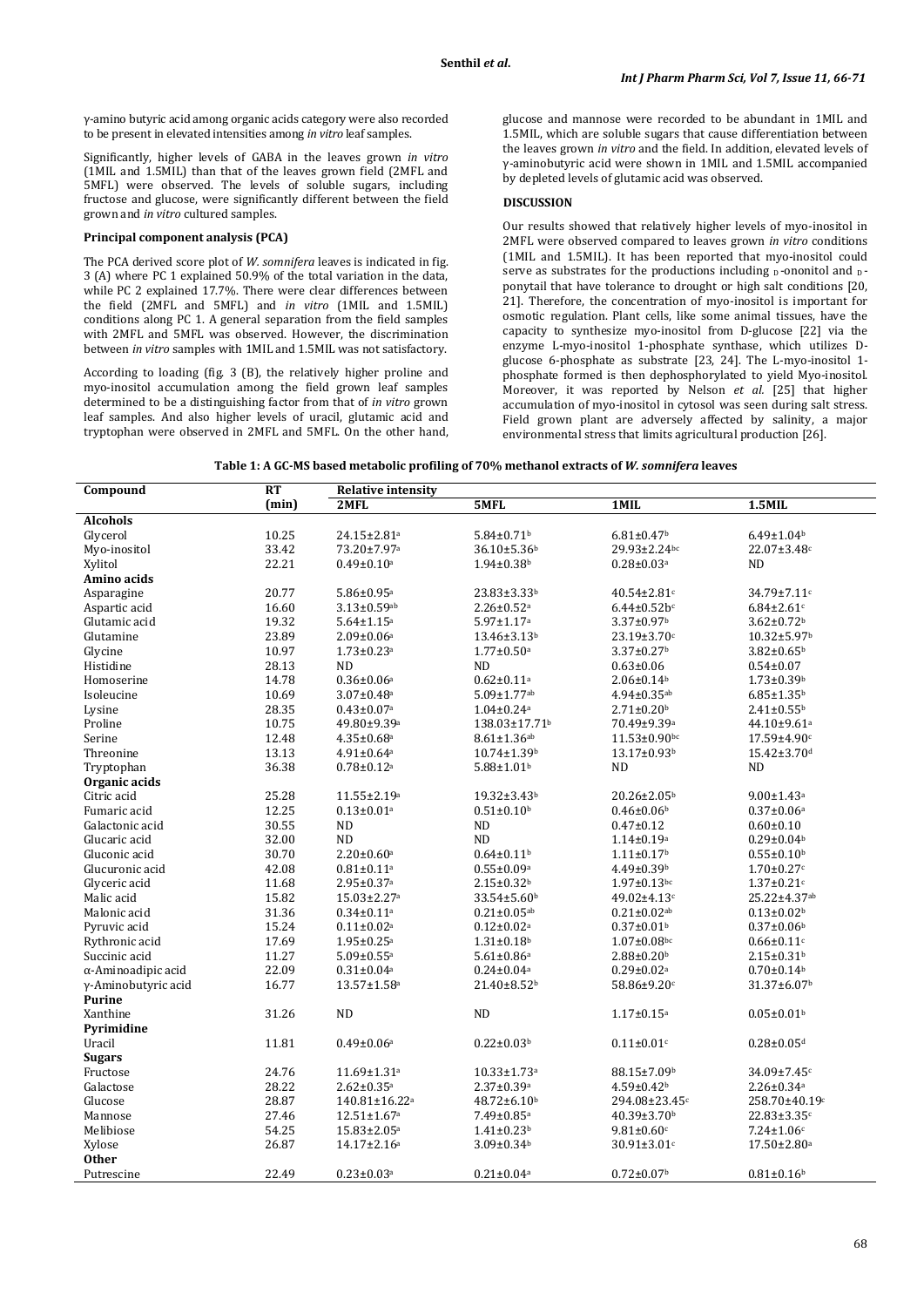

**Fig. 2: Schematic diagram of the metabolic pathway and relative levels of the major compounds detected in** *W. somnifera***. This was modified from pathways presented in KEGG database(http://www. genome. jp/kegg/)**

In the present study, intensity of GABA was recorded to be significantly higher in *in vitro* leaf tissues. GABA was reported to be rapidly induced in a variety of plant tissues under several abiotic environmental conditions that contain mechanical stimulation, damage, cold or heat shock, hypoxia, cytosolic acidification, darkness, water stresses, and hormonal changes [27]. In addition, Roberts [28] reported that GABA plays a signaling role in plant development and in stress responses.

The levels of soluble sugars, including fructose and glucose, were significantly different between the field grown and *in vitro* cultured samples. The sugar levels of *in vitro* cultured leaf samples were much higher than those of field grown leaf samples. Li *et al.* [29] observed similar result of high sugar levels released by peanut root cultures and concluded that accumulation of sugar molecules could provide the abundant nutrition for growth and development. Similarly, the level of putrescine was significantly different between the field grown and *in vitro* cultured samples. In plant cells, the diamine putrescine (Put), constitutes the major polyamines. They occur in the free form or as conjugates bound to phenolic acids and other low molecular weight compounds or to macromolecules such as proteins and nucleic acids. As such, they stimulate DNA replication, transcription and translation. They have been implicated in a wide range of biological processes in plant growth and development, including senescence, environmental stress [30-32].

PCA identifies and ranks major sources of variance within the data sets and allows clustering of biological samples into both expected and unexpected groups based on similarities and differences in the measured parameters [33]. PCA also revealed discrete metabolic phenotypes for the different organs and led to the identification of metabolite markers for each. The first component PC 1 accounted for 50.9% of the variance and allowed the distinction of young and mature field grown leaf samples. The PC 2 subsequent components covered a sum of 17.7% of variance, but did not yield distinctions between the samples that could be linked to organ age or plant growth conditions [33].

These comparisons were motivated by sample classifications made evident from PCA analysis: comparison of samples cultured *in vitro* as well as field. The differences could be due to the samples harvested at different time point and from different environmental conditions [33]. [34] identified the variation in the antioxidant potential of different tissues of *N. indicum* plant using PCA accompanied by hierarchical cluster analysis (HCA). As a result of the PCA score plots, it could be concluded that the metabolic profile by GC-MS provide much differentiation between *in vitro* and field samples and various metabolites, including myo-inositol, proline and soluble sugars produced to adapt environment stress was identified as important factors determining discrimination between the samples grown *in vitro* and field.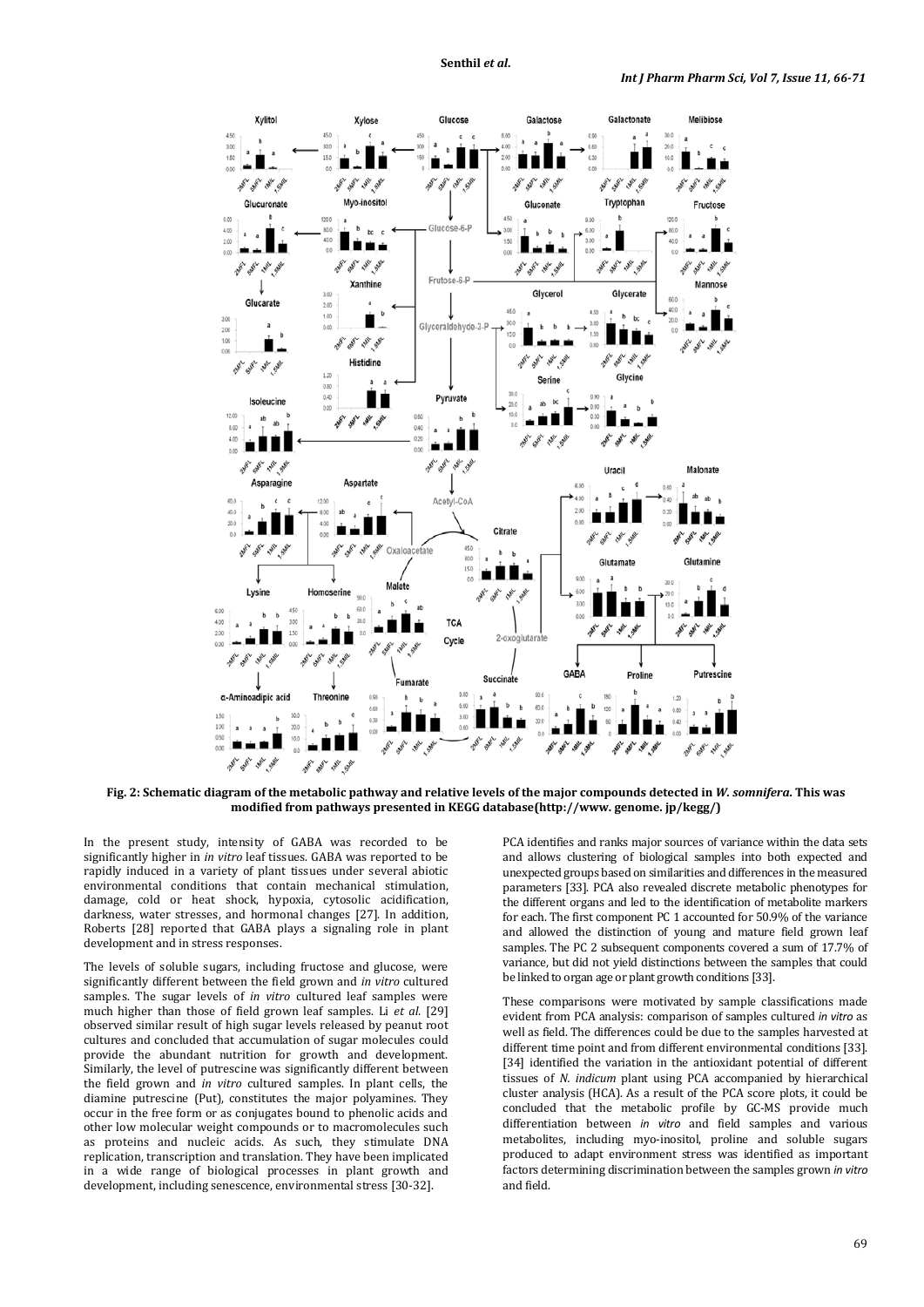

**Fig. 3: PCA score plots**

Principal component analysis (PCA) of the metabolomes derived from *in vitro* cultured and field grown leaves of *W. somnifera*. (A) PCA derived score plots. (B) PCA-derived loading plots. PC: principal component.

#### **CONCLUSION**

First time on record, we compared the metabolite profiles between leaf tissues cultured in *in vitro* and field grown conditions. The results of this study highlighted that *in vitro* leaf cultures able to accumulate metabolites in similar fashion as that of field grown tissues. Hence, we conclude the potential utilization of *in vitro*cultured *W. somnifera* leaves as alternative resources to field-grown leaves for the production of useful metabolites such as γ-amino butyric acid and putrescine, as they exhibited relatively higher intensities in a shorter cultivation period. This study implies that *in vitro* cultured leaves of *W. somnifera* can be used for the development of biopharmaceuticals or functional foods.

### **ABBREVIATION**

GC-MA, Gas chromatography–Mass spectrometry; GABA, γ aminobutyric acid; 1MIL, 1 mo *in vitro* leaf; 1.5MIL, 1.5 mo *in vitro* leaf; 2MFL, 2 mo field grown leaf; 5MFL, 5 mo field grown leaf; PCA, Principal component analysis.

#### **ACKNOWLEDGEMENT**

This work was supported by Mid-career Researcher Program (NRF-012R1A2A2A02011748) through NRF grant funded by the MSIP and WOS-A Program of the Department of Science and Technology [SR/WOS-A/lS-532/2011(G)], New Delhi,

# **CONFLICT OF INTERESTS**

Conflict of interest declared none.

### **REFERENCES**

- 1. Archana R, Namasivayam A. Antistressor effect of *Withania somnifera.* J Ethanopharmacol 1999;64:91–3.
- 2. Davis L, Kuttan G. Effect of *Withania somnifera* on DMBA induced carcinogenesis. J Ethanopharmacol 2001;75:165–8.
- 3. Kumar A, Kaul MK, Bhan MK, Khanna PK, Suri KA. *Withania somnifera* (L.) Dunal (Solanaceae). Genet Resour Crop Evol 2007;54:655–60.
- 4. Gupta GL, Rana AC. *Withania somnifera* (Aswagandha): a Review. Pharmacognosy 2007;1:129–36.
- 5. Sharma S, Dahanukar S, Karandikar SM. Effect of long-term administration of the roots of ashwagandha and shatvari in rat. Indian Drugs 1985;29:133–9.
- 6. Chatterjee S, Srivastava S, Khalid A, Singh N, Sangwan RS, Sidhu OP, *et al*. Comprehensive metabolic fingerprinting of *Withania*  Phytochemistry 2010;71:1085-94.
- 7. Ray AB, Gupta M. Withanosteroids, a growing group of naturally occurring steroidal lactones. Prog Chem Org Nat Prod 1994;63:2–106.
- 8. Mirjalili MH, Moyano E, Bonfill M, Cusido RM, Palazon J. Steroidal lactones from *Withania somnifera*, an ancient plant for novel medicine. Molecules 2009;14:2373-93.
- 9. Jayaprakasam B, Nair MG. Cyclooxygenase-2 enzyme inhibitory withanolides from *Withania somnifera* leaves. Tetrahedron 2003;59:841-9.
- 10. Ichikawa H, Takada Y, Shishodia S, Jayaprakasam B, Nair MG, Aggarwal BB. Withanolides potentiate apoptosis, inhibit invasion,and abolish osteoclastogenesis through suppression of nuclear factor-EB (NF-EB) activation and NF-EB–regulated gene expression. Mol Cancer Ther 2006;5:1434-45.
- 11. Praveen N, Naik PM, Manohar SH, Murthy HN. Distribution of withaolide A content in various organs of *Withania somnifera* (l.) Dunal. Int J Pharma Bio Sci 2010;1:1-5.
- 12. Sharada M, Ahuja A, Suri KA, Vij SP, Khajuria RK, Verma V, *et al*. Withanolide production by *in vitro* cultures of *Withania somnifera* (L.) and its association with differentiation. Biol Plant 2007;51:161-4.
- 13. Sivanandhan G, Arun M, Mayavan S, Rajesh M, Mariashibu TS, Manickavasagam M, *et al.* Chitosan enhances withanolides production in adventitious root cultures of *Withania somnifera* (L.) Dunal Ind Crops Prod 2012;37:124-9.
- 14. Abraham A, Kirson I, Glotter E, Lavie DA. Chemotaxonomic study of *Withania somnifera* (L.) dunal. Phytochemistry 1968;7:957–62.
- 15. Singariya P, Kumar P, Mourya KK. Identification of new bioactive compounds by GC-MS and estimation of physiological and biological activity of kala dhaman (*Cenchrus setigerus*). Int J Pharm Biol Arch 2012;3:610-6.
- 16. Stashenko EE, Martínez JR. GC-MS Analysis of Volatile Plant Secondary Metabolites. In: Gas Chromatography in Plant Science. Salih B. (Eds.); 2012. p. 402-20.
- 17. Murthy HN, Dijkstra C, Anthony P, White DA, Davey MR, Power JB, *et al.* Establishment of *Withania somnifera* hairy root cultures for the production of withanolide A. J Integr Plant Biol2008;50:975–81.
- 18. Styczynski MP, Moxley JF, Tong LV, Walther JL, Jensen KL. Systematic identification of conserved metabolites in GC/MS data for metabolomics and biomarker discovery. Anal Chem 2007;79:966-73.
- 19. Erisson L, Johansson E, Kettaneh-Wold N, Trygg J, Wikstrom C. Multi-and megavariate data analysis. In: Kingston SJ. (Ed.). Basic principles and applications, Umetrics Academy Umea, Umea, Sweden; 2006. p. 195-9.
- 20. Adams P, Thomas JC, Vernon DM, Bohnert HJ, Jensen RG. Distinct cellular and organismic responses to salt stress. Plant and Cell Physiology 1992;33:1215-23.
- 21. Vernon DM, Bohnert HJ. A novel methyl transferase induced by osmotic stress in the facultative halophyte *Mesembryanthemum crystallinum*. EMBO J 1992;11:2077-85.
- 22. Loewus FA, Kelly S. Conversion of glucose to inositol in parsley leaves. Biochem Biophys Res commun 1962;7:204-8.
- 23. Funkhouser EA, Loewus FA. Purification of myoinositol 1 phosphate synthase from rice cell culture by affinity chromatography. Plant Physiol 1975;56:786-90.
- 24. Loewus MW, Loewus FA. D-Glucose-6-phosphate cycloaldolase: Inhibition studies and aldolase function. Plant Physiol 1973;51:263-6.
- 25. Nelson DE, Koukoumanos M Bohnert HJ. Myo-Inositoldependent sodium uptake in ice plant. Plant Physiol 1999;119:165–72.